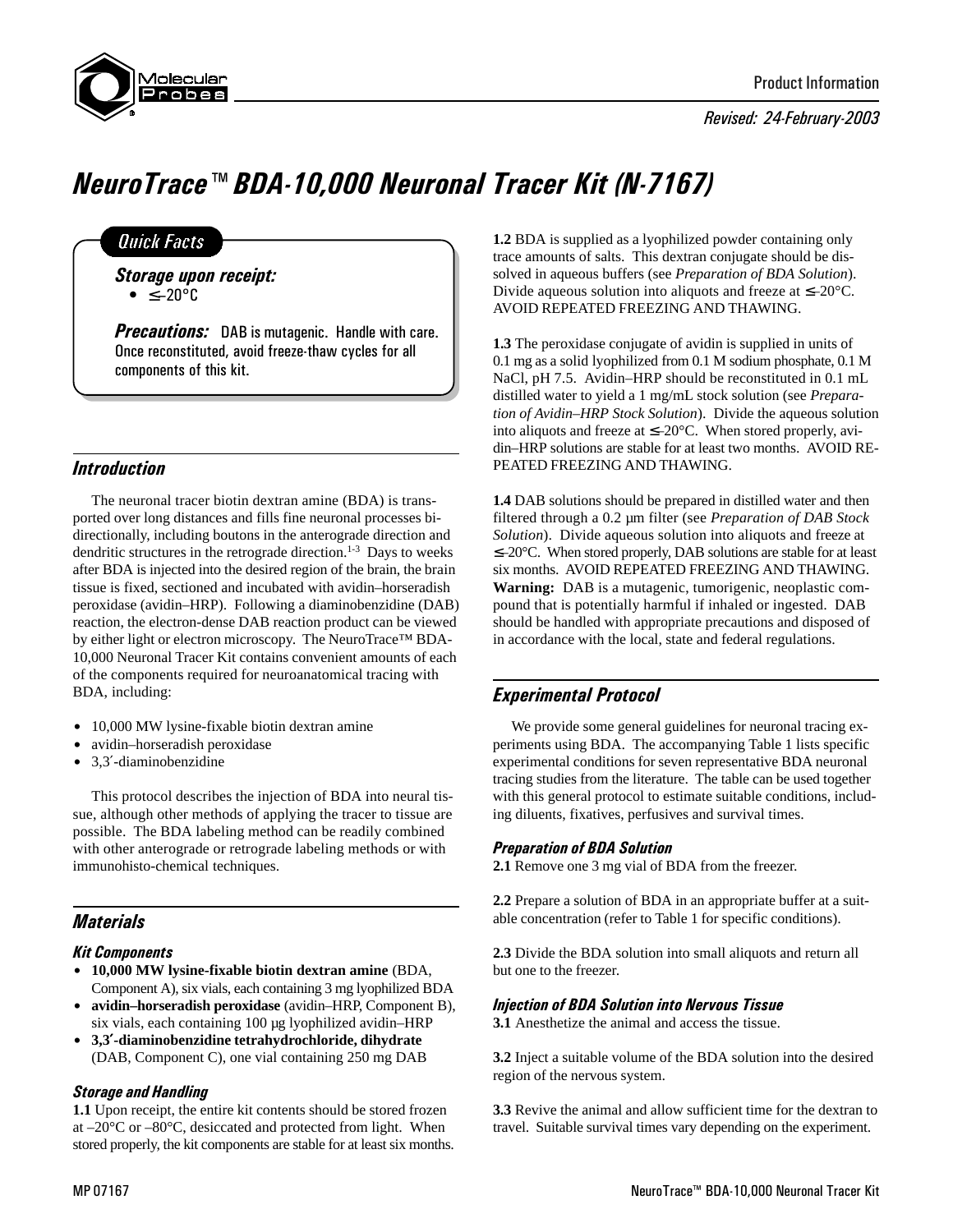#### Transcardial Perfusion of the Animal

**4.1** Perfuse with exsanguinate.

**4.2** Perfuse with fixative.

**4.3** Post-fix for 1–16 hours in fixative solution at 4°C (*optional*).

#### Sectioning the Nervous Tissue

**5.1** Rinse the tissue to remove excess fixative.

**5.2** Embed the tissue for sectioning.

**5.3** Section the tissue.

**5.4** Air dry the sections for at least one hour.

#### **Preparation of Avidin-HRP Stock Solution**

**6.1** Remove one 100 µg vial of avidin–HRP from the freezer.

**6.2** Prepare a 1 mg/mL solution of avidin–HRP by dissolving the 100 µg in 100 µL distilled water.

**6.3** Divide the avidin–HRP stock solution into small aliquots and place all but one in the freezer.

#### **Application of Avidin-HRP Solution to Tissue**

**7.1** Dilute an aliquot of avidin–HRP stock solution to a suitable working concentration in phosphate-buffered saline (PBS), pH 7.4, containing 0.3% Triton® X-100. A final working concentration of 0.2–1.0 µg/mL is recommended. Using a concentration as low as 0.2 µg/mL will result in lower background staining, but may provide less intense specific staining. With low concentrations of avidin–HRP, we recommend using either a nickel-enhanced DAB reaction<sup>4</sup> or an incubation time longer than two hours in order to enhance specific staining.

**7.2** Incubate the tissue sections in the avidin–HRP working solution for  $1-4$  hours, or overnight if convenient.

**7.3** Rinse the tissue sections three times in PBS.

#### Preparation of DAB Stock Solution

**8.1** Remove the 250 mg vial of DAB from the freezer.

**8.2** Prepare a 5% DAB solution by dissolving the 250 mg of DAB into 5 mL of distilled water. Alternatively, a smaller amount of DAB may be weighed out and dissolved in distilled water to yield a 5% solution.

**8.3** Filter the DAB solution through a 0.2 µm syringe filter or filter paper.

**8.4** Divide the DAB stock solution into small aliquots and place all but one aliquot in the freezer.

#### Application of DAB Solution to Tissue Sections

**9.1** Dilute an aliquot of DAB stock solution to a final working concentration of 0.05% in distilled water. Note that when diluting a frozen aliquot of DAB solution, it may be necessary to resuspend some precipitate either by pipetting up and down or by sonicating the solution. Immediately before using the DAB working solution, add hydrogen peroxide to a final concentration of 0.003%.

**9.2** Apply the DAB working solution to the tissue sections for 3–15 minutes.

**9.3** Rinse the tissue sections three times with PBS.

## Mounting and Storing Slides

**10.1** Dehydrate the tissue sections in alcohols, clear in xylene, mount and coverslip.

**10.2** Store the slides in a cool dark place.

## **References**

**1.** Brain Res 607, 47 (1993); **2.** J Neurosci Methods 45, 35 (1992); **3.** J Neurosci Methods 41, 239 (1992); **4.** *Antibodies: A Laboratory Manual*, E. Harlow and D. Lane, Cold Spring Harbor Laboratory, pp 402-403 (1988); **5.** J Cell Biol 126, 901 (1994).

|        | <b>Product List</b> Current prices may be obtained from our Web site or from our Customer Service Department. |                  |
|--------|---------------------------------------------------------------------------------------------------------------|------------------|
| Cat#   | <b>Product Name</b>                                                                                           | <b>Unit Size</b> |
| N-7167 |                                                                                                               | ∣ kit            |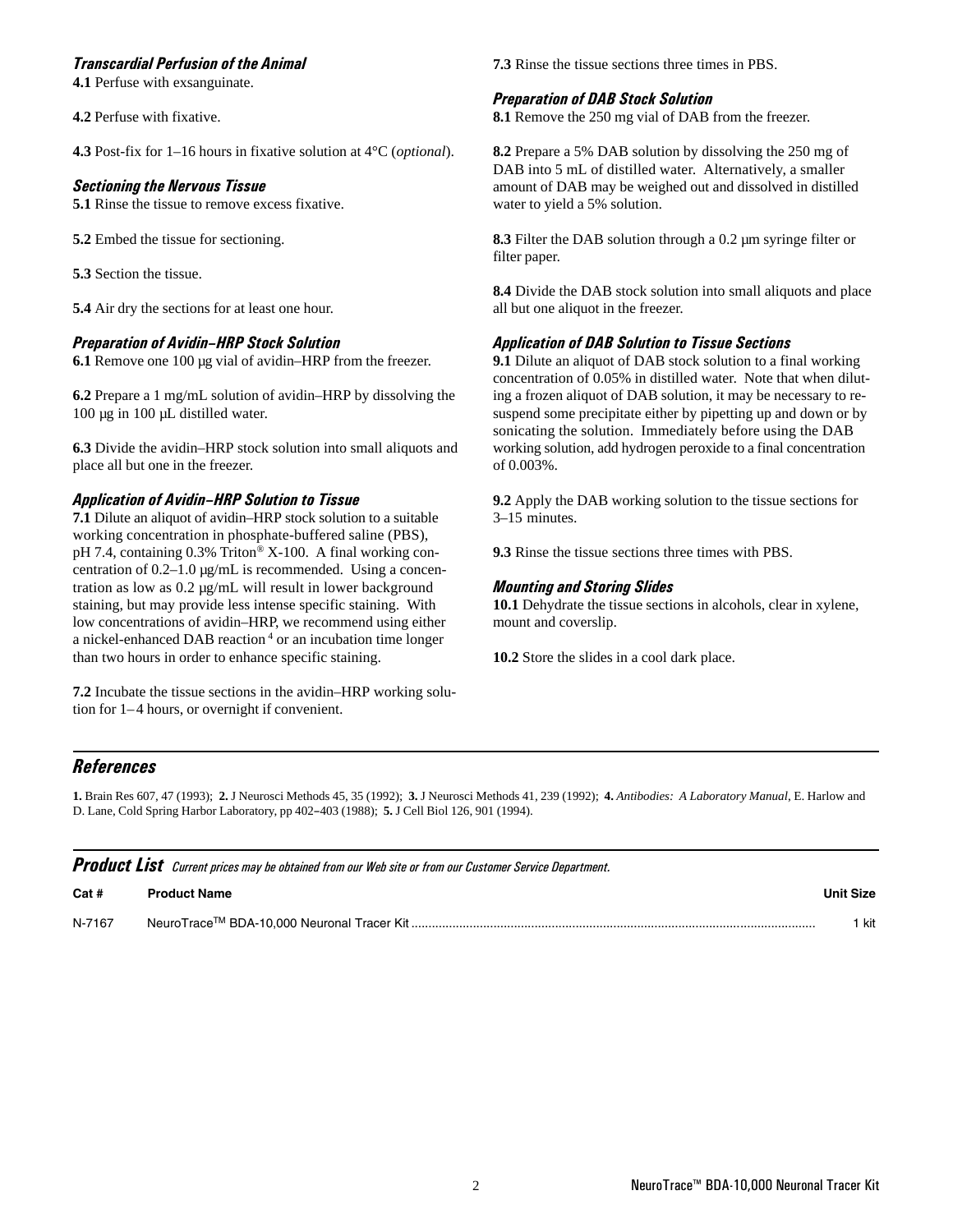## Contact Information

Further information on Molecular Probes' products, including product bibliographies, is available from your local distributor or directly from Molecular Probes. Customers in Europe, Africa and the Middle East should contact our office in Leiden, the Netherlands. All others should contact our Technical Assistance Department in Eugene, Oregon.

Please visit our Web site  $-$  www.probes.com  $-$  for the most up-to-date information

| <b>Molecular Probes, Inc.</b>                                  | <b>Molecular Probes Europe BV</b>                              |
|----------------------------------------------------------------|----------------------------------------------------------------|
| 29851 Willow Creek Rd., Eugene, OR 97402                       | PoortGebouw, Rijnsburgerweg 10                                 |
| Phone: (541) 465-8300 ● Fax: (541) 344-6504                    | 2333 AA Leiden, The Netherlands                                |
|                                                                | Phone: $+31.71.5233378$ • Fax: $+31.71.5233419$                |
| Customer Service: 6:00 am to 4:30 pm (Pacific Time)            |                                                                |
| Phone: (541) 465-8338 ● Fax: (541) 344-6504 ● order@probes.com | <b>Customer Service: 9:00 to 16:30 (Central European Time)</b> |
|                                                                | Phone: $+31.71.5236850$ • Fax: $+31.71.5233419$                |
| <b>Toll-Free Ordering for USA and Canada:</b>                  | eurorder@probes.nl                                             |
| Order Phone: (800) 438-2209 ● Order Fax: (800) 438-0228        |                                                                |
|                                                                | Technical Assistance: 9:00 to 16:30 (Central European Time)    |
| <b>Technical Assistance: 8:00 am to 4:00 pm (Pacific Time)</b> | Phone: $+31.71.5233431$ • Fax: $+31.71.5241883$                |
| Phone: (541) 465-8353 ● Fax: (541) 465-4593 ● tech@probes.com  | eurotech@probes.nl                                             |
|                                                                |                                                                |

Molecular Probesí products are high-quality reagents and materials intended for research purposes only. These products must be used by, or directly under the supervision of, a technically qualified individual experienced in handling potentially hazardous chemicals. Please read the Material Safety Data Sheet provided for each product; other regulatory considerations may apply.

Several of Molecular Probesí products and product applications are covered by U.S. and foreign patents and patents pending. Our products are not available for resale or other commercial uses without a specific agreement from Molecular Probes, Inc. We welcome inquiries about licensing the use of our dyes, trademarks or technologies. Please submit inquiries by e-mail to busdev@probes.com. All names containing the designation  $\textcircled{\,}$  are registered with the U.S. Patent and Trademark Office.

Copyright 2003, Molecular Probes, Inc. All rights reserved. This information is subject to change without notice.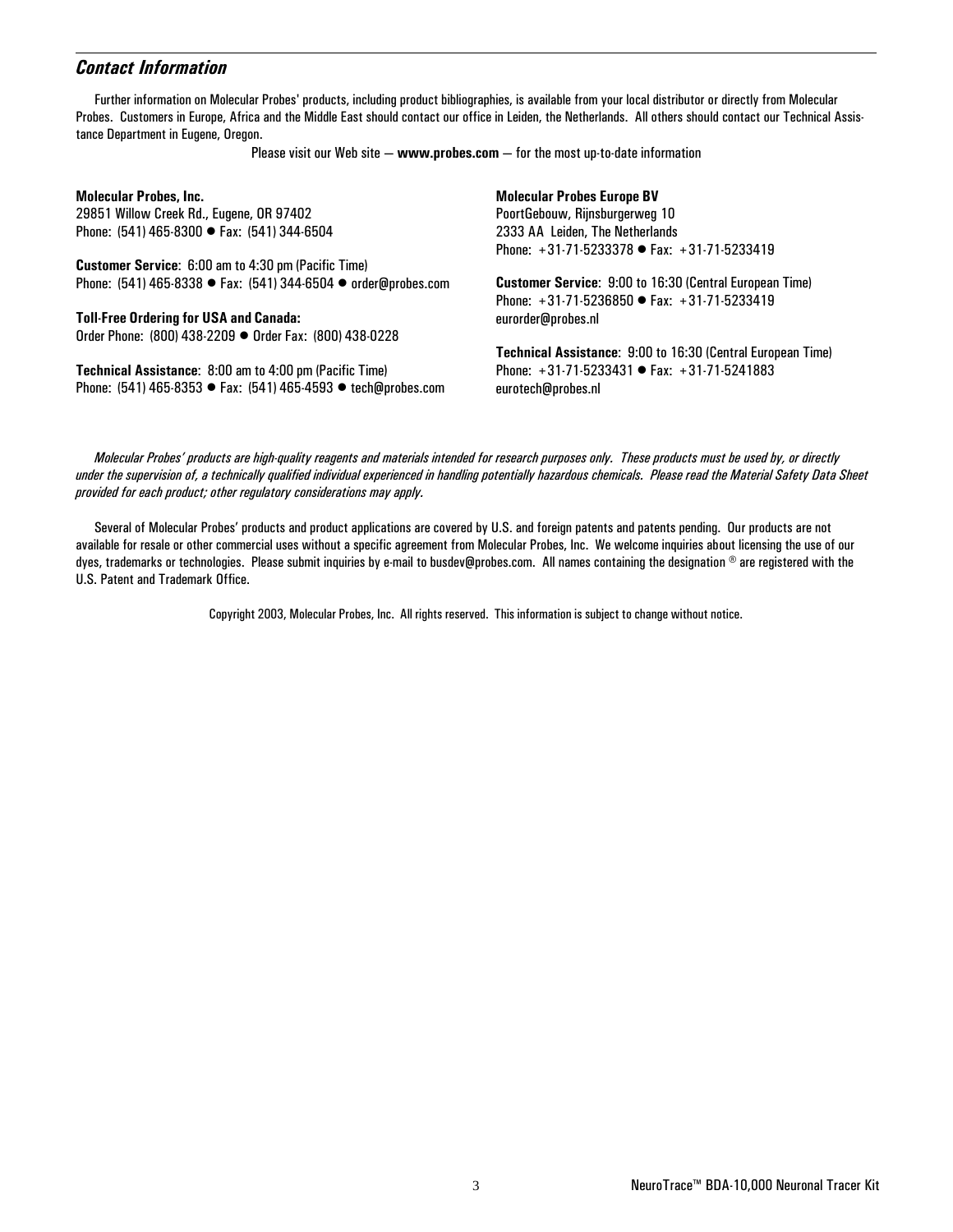|  |  |  |  |  | Table 1a. Specific experimental conditions for seven representative BDA neuronal tracing studies. |  |  |  |  |
|--|--|--|--|--|---------------------------------------------------------------------------------------------------|--|--|--|--|
|--|--|--|--|--|---------------------------------------------------------------------------------------------------|--|--|--|--|

| <b>Author</b>                                                                                                                                                                                                                                                                                                                                                                                                      | Veenman, et al <sup>1</sup>                                                                    | Veenman, et al <sup>1</sup>                                                                               | Brandt, et al <sup>2</sup>                                                                                                                         | Wouterlood, et al <sup>3*</sup>                                                    |  |  |
|--------------------------------------------------------------------------------------------------------------------------------------------------------------------------------------------------------------------------------------------------------------------------------------------------------------------------------------------------------------------------------------------------------------------|------------------------------------------------------------------------------------------------|-----------------------------------------------------------------------------------------------------------|----------------------------------------------------------------------------------------------------------------------------------------------------|------------------------------------------------------------------------------------|--|--|
| Animal                                                                                                                                                                                                                                                                                                                                                                                                             | White Carneaux pigeons and<br>Wistar rats                                                      | Chick embryos at<br>stage 29-30                                                                           | rats and squirrel<br>monkeys                                                                                                                       | Wistar rats                                                                        |  |  |
| <b>Injection Specifications</b>                                                                                                                                                                                                                                                                                                                                                                                    |                                                                                                |                                                                                                           |                                                                                                                                                    |                                                                                    |  |  |
| Injection<br><b>Region(s)</b>                                                                                                                                                                                                                                                                                                                                                                                      | pigeons: telencephalon<br>rats: somatosensory cortex                                           | spinal cord                                                                                               | gracile nucleus and spinal<br>cord                                                                                                                 | parietal cortex, nucleus<br>accumbens, septum,<br>nucleus reuniens thalami         |  |  |
| <b>BDA</b> Concentration                                                                                                                                                                                                                                                                                                                                                                                           | 10%                                                                                            | 15%                                                                                                       | 10%                                                                                                                                                | 10%                                                                                |  |  |
| <b>Injection Vehicle</b>                                                                                                                                                                                                                                                                                                                                                                                           | 0.01 M PB, pH 7.25                                                                             | Tyrode solution                                                                                           | saline                                                                                                                                             | 0.01 M PB, pH 7.25                                                                 |  |  |
| <b>Pressure Injection Method</b>                                                                                                                                                                                                                                                                                                                                                                                   |                                                                                                |                                                                                                           |                                                                                                                                                    |                                                                                    |  |  |
| Injection                                                                                                                                                                                                                                                                                                                                                                                                          | pigeons: micropipette tip<br>cemented to a 1 µL<br>Hamilton microsyringe<br>rats: NA           | pneumatic pressure injection<br>system                                                                    | pneumatic pressure injection<br>system                                                                                                             | NA                                                                                 |  |  |
| Micropipette<br><b>Tip Diameter</b>                                                                                                                                                                                                                                                                                                                                                                                | pigeons: $20-50 \mu m$<br>rats: NA                                                             | $10 - 20 \mu m$                                                                                           | $50 \mu m$                                                                                                                                         | NA                                                                                 |  |  |
| Injection<br>Amount                                                                                                                                                                                                                                                                                                                                                                                                | pigeons: $0.05-0.1$ µL<br>$(0.01 \mu L \text{ steps/min})$<br>rats: NA                         | multiple small injections                                                                                 | $0.2 - 0.5 \mu L$                                                                                                                                  | NA                                                                                 |  |  |
| <b>Iontophoretic Injection Method</b>                                                                                                                                                                                                                                                                                                                                                                              |                                                                                                |                                                                                                           |                                                                                                                                                    |                                                                                    |  |  |
| <b>Current</b>                                                                                                                                                                                                                                                                                                                                                                                                     | positive-pulsed DC current<br>$2-5 \mu$ A, 7s on and 7s off for<br>30-60 min                   | NA                                                                                                        | positive-pulsed DC current<br>$5-7 \mu$ A, 0.1 Hz for 20 min                                                                                       | positive-pulsed DC current<br>$5 \mu A$ , 7s on and 7s off for<br>$20 \text{ min}$ |  |  |
| Micropipette<br><b>Tip Diameter</b>                                                                                                                                                                                                                                                                                                                                                                                | $20 - 50 \mu m$                                                                                | NA                                                                                                        | $30 \mu m$                                                                                                                                         | $20 \mu m$                                                                         |  |  |
| <b>Tissue Processing</b>                                                                                                                                                                                                                                                                                                                                                                                           |                                                                                                |                                                                                                           |                                                                                                                                                    |                                                                                    |  |  |
| <b>Survival Time</b>                                                                                                                                                                                                                                                                                                                                                                                               | $6-11$ days                                                                                    | NA                                                                                                        | rats: 7, 14, and 23 days;<br>monkeys: 3, 5, and 7 weeks                                                                                            | 6 days                                                                             |  |  |
| <b>Exsanguinate</b>                                                                                                                                                                                                                                                                                                                                                                                                | $0.2$ mL $1.2%$ heparin<br>in avian saline, then<br>30-50 mL 6% dextran<br>in 0.1 M PB, pH 7.4 | NA                                                                                                        | saline                                                                                                                                             | 100 mL saline, pH 6.9,<br>$38^{\circ}$ C                                           |  |  |
| <b>Fixation</b>                                                                                                                                                                                                                                                                                                                                                                                                    | 4% Pf + $0.01$ M sodium<br>periodate $+$ 0.1 M PB,<br>pH 7.4                                   | (immersion) 2% GA, 1.25%<br>$GA + 1\%$ Pf or 0.5% $GA +$<br>3% Pf for 3 hr, then 0.1 M<br>PB, pH 7.4, 4°C | 4% Pf + 0.1 M AB, pH 4.5,<br>then chilled 4% Pf + $0.05\%$<br>$GA + 0.05 M BB$ , pH 9.5,<br>then $10\%$ sucrose + PB, pH<br>$7.6,4$ <sup>o</sup> C | 4% FA + $0.1\%$ GA + $0.2\%$<br>picric acid $+$ 0.125 M PB,<br>pH 7.3              |  |  |
| Cryoprotection                                                                                                                                                                                                                                                                                                                                                                                                     | $20\%$ sucrose + 10% glycerol<br>$+0.02\%$ sodium azide<br>$+0.1$ M PB, pH 7.4                 | 10% sucrose $+$ 0.1 M PB,<br>$pH$ 7.4, then store in 20%<br>sucrose $+$ 0.1 M PB,<br>pH 7.4, 4°C          | 20% sucrose + PB, $4^{\circ}$ C                                                                                                                    | NA                                                                                 |  |  |
| <b>Sectioning</b><br><b>Method</b>                                                                                                                                                                                                                                                                                                                                                                                 | sliding microtome,<br>$40 \mu m$ frozen sections                                               | cryostat,<br>$30 \mu m$ sections                                                                          | freezing microtome,<br>$50 \mu m$ sections                                                                                                         | Vibratome, 40 µm sections<br>in cold 0.125 M PB                                    |  |  |
| * This is a protocol for electron microscopy and the details are too extensive to be included in its entirety. NA = Not applicable.<br>$AB$ = acetate buffer<br>$BB =$ borate<br>$DMSO =$ dimethylsulfoxide<br>$FA = formaldehyde$<br>$GA = glutaraldehyde$<br>$Triton = Triton X-100$<br>$Pf =$ paraformaldehyde<br>$PB = phosphate buffer$<br>$TBS = Tris$ -buffered saline<br>$PBS = phosphate buffered saline$ |                                                                                                |                                                                                                           |                                                                                                                                                    |                                                                                    |  |  |

#### **References**

**1.** J Neurosci Methods 41, 239 (1992); **2.** J Neurosci Methods 45, 35 (1992); **3.** J Neurosci Methods 48, 75 (1993); **4.** J Comp Neurol 340, 161 (1994); **5.** J Neurosci Methods 51, 9 (1994); **6.** Brain Behav Evol, 46, 108 (1995).